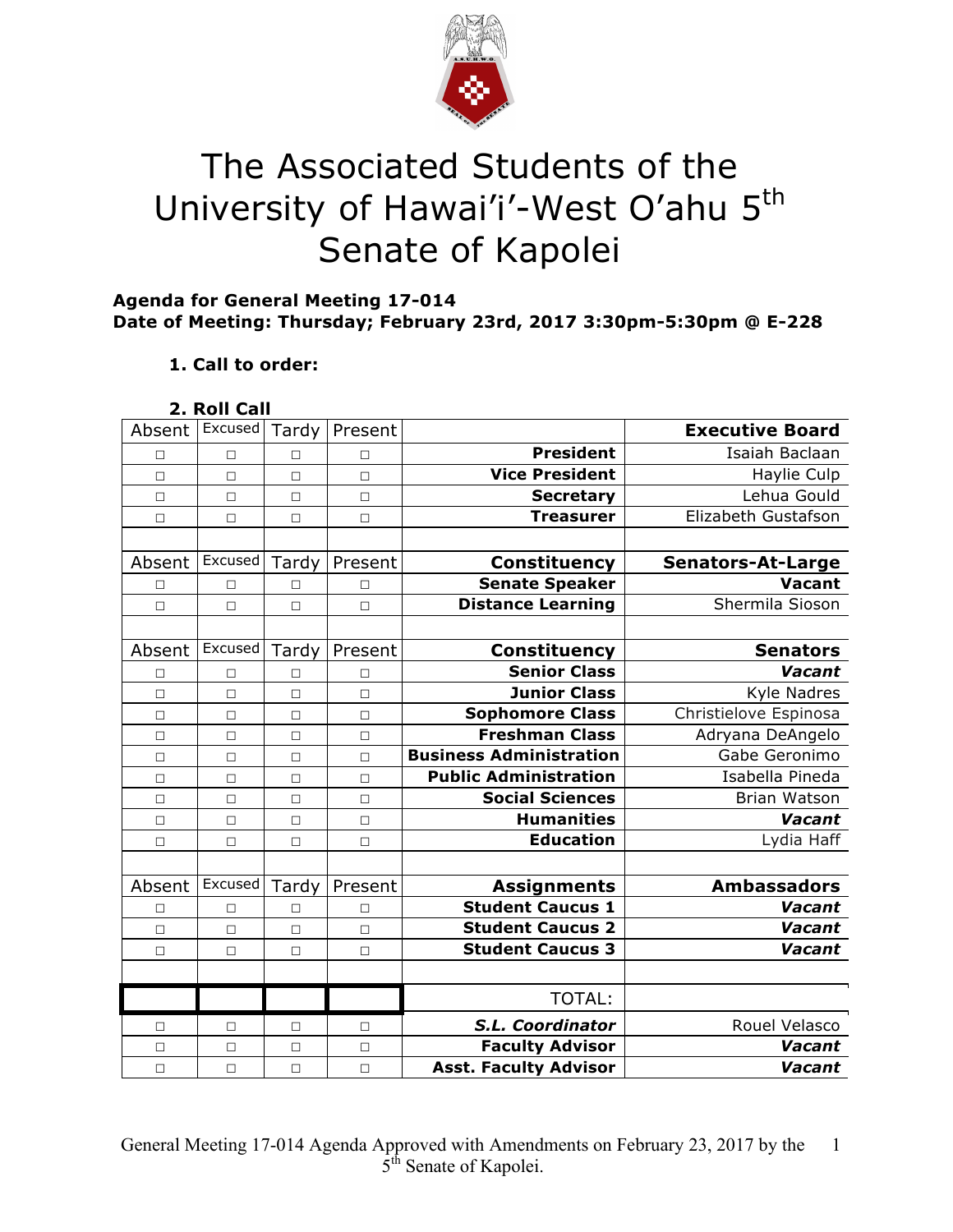#### **3. Establish Quorum**

3.1 Quorum Established? Yes

## **4. Open Forum Guest**

## **5. Approval of Agenda and Minutes**

- 5.1 Minutes for Meeting 17-013 Motion: Second: Vote:
- 5.2 Agenda for Meeting 17-014 Motion: Second: Vote:

#### **6. Internal Reports**

- 6.1 President
- 6.2 Vice President
- 6.3 Secretary
- 6.4 Treasurer
- 6.5 Advisors
- 6.6 *Standing Committee Reports*
- 6.6.1 Budget & Finance
- 6.6.2 Activities
- 6.6.3 Legislative
- 6.7 *Ad Hoc Committee Reports*
- 6.7.1 Elections Committee
- 6.7.2 Transitioning Committee
- 6.8 *Senators Report*
- 6.8.1 Senate Speaker **N/A**
- 6.8.1 Distance Learning
- 6.8.2 Senior Class **N/A**
- 6.8.3 Junior Class
- 6.8.4 Sophomore Class
- 6.8.5 Freshman Class
- 6.8.6 Business Administration Division
- 6.8.7 Public Administration Division
- 6.8.8 Social Sciences Division
- 6.8.9 Humanities Division **N/A**
- 6.8.10 Education Division
- 6.9 Caucus Ambassadors Report
- 6.10 *Campus Committees Report*
- -Communications Committee
- -Transportation Committee